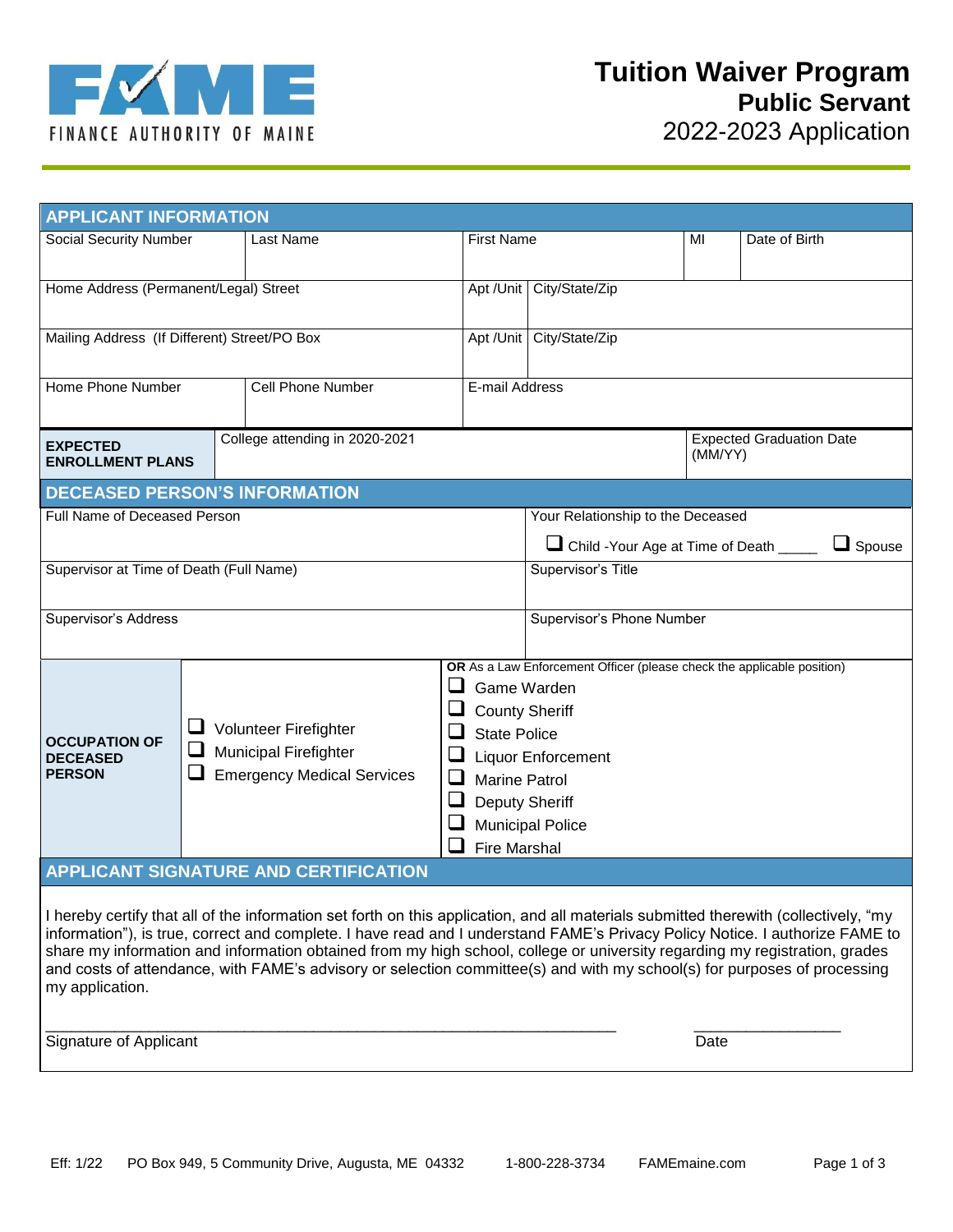

| <b>APPLICANT INFORMATION</b>                                |           |                   |    |               |  |  |  |
|-------------------------------------------------------------|-----------|-------------------|----|---------------|--|--|--|
| Social Security Number (last 4<br>digits only on this page) | Last Name | <b>First Name</b> | MI | Date of Birth |  |  |  |
| XXX-XX-                                                     |           |                   |    |               |  |  |  |
| <b>PRIVACY POLICY NOTICE</b>                                |           |                   |    |               |  |  |  |

Protecting the privacy of your personal information is important to us at the Finance Authority of Maine. We do not sell or share the nonpublic personal information you provide us. Federal legislation requires us to give you this notice about our privacy policy. The law also requires us to send you a current privacy policy each year that you are our customer.

This notice uses the term "nonpublic personal information." This means personal information about you which identifies you, and that is not available from public sources.

- **1.** We collect nonpublic personal information about you from the following sources:
	- **a.** Information received from you on applications, correspondence, communications, and other forms;
	- **b.** Information about your transactions with respect to your account.
- **2.** We do not disclose any nonpublic personal information about you or our other current or former customers to anyone, except as permitted by law. We never rent or sell your name or personal financial information. We do share such information with our contractors and agents, as needed, to administer your account transactions in conformance with law.
- **3.** We restrict access to nonpublic personal information about you to our employees who need to know the information and to contractors and agents in order to provide service to you. We maintain physical, electronic, and procedural safeguards in compliance with federal regulations to safeguard your nonpublic personal information.

## **AUTHORIZATIONS (OPTIONAL)**

I hereby authorize the Finance Authority of Maine (FAME) to discuss my application with the following individuals upon their verification that they are such person and correct reciting of my social security number and date of birth, until written notification from me to the contrary is received by FAME.

| <b>Examples:</b><br><b>Parent</b><br>Guardian<br><b>Spouse</b> | <b>Full Name of Individual</b> | <b>Relationship to You (Applicant)</b> |  |  |  |
|----------------------------------------------------------------|--------------------------------|----------------------------------------|--|--|--|
|                                                                |                                |                                        |  |  |  |
|                                                                |                                |                                        |  |  |  |
|                                                                |                                |                                        |  |  |  |

## **APPLICANT SIGNATURE AND CERTIFICATION**

I hereby certify that all of the information set forth on this application is true, correct and complete.

Signature of Applicant Date of Applicant Date of Applicant Date of Applicant Date of Applicant Date of Applicant Date of Applicant Date of Applicant Date of Applicant Date of Applicant Date of Applicant Date of Applicant D

\_\_\_\_\_\_\_\_\_\_\_\_\_\_\_\_\_\_\_\_\_\_\_\_\_\_\_\_\_\_\_\_\_\_\_\_\_\_\_\_\_\_\_\_\_\_\_\_\_\_\_\_\_\_\_\_\_\_\_\_\_\_\_\_\_\_ \_\_\_\_\_\_\_\_\_\_\_\_\_\_\_\_\_